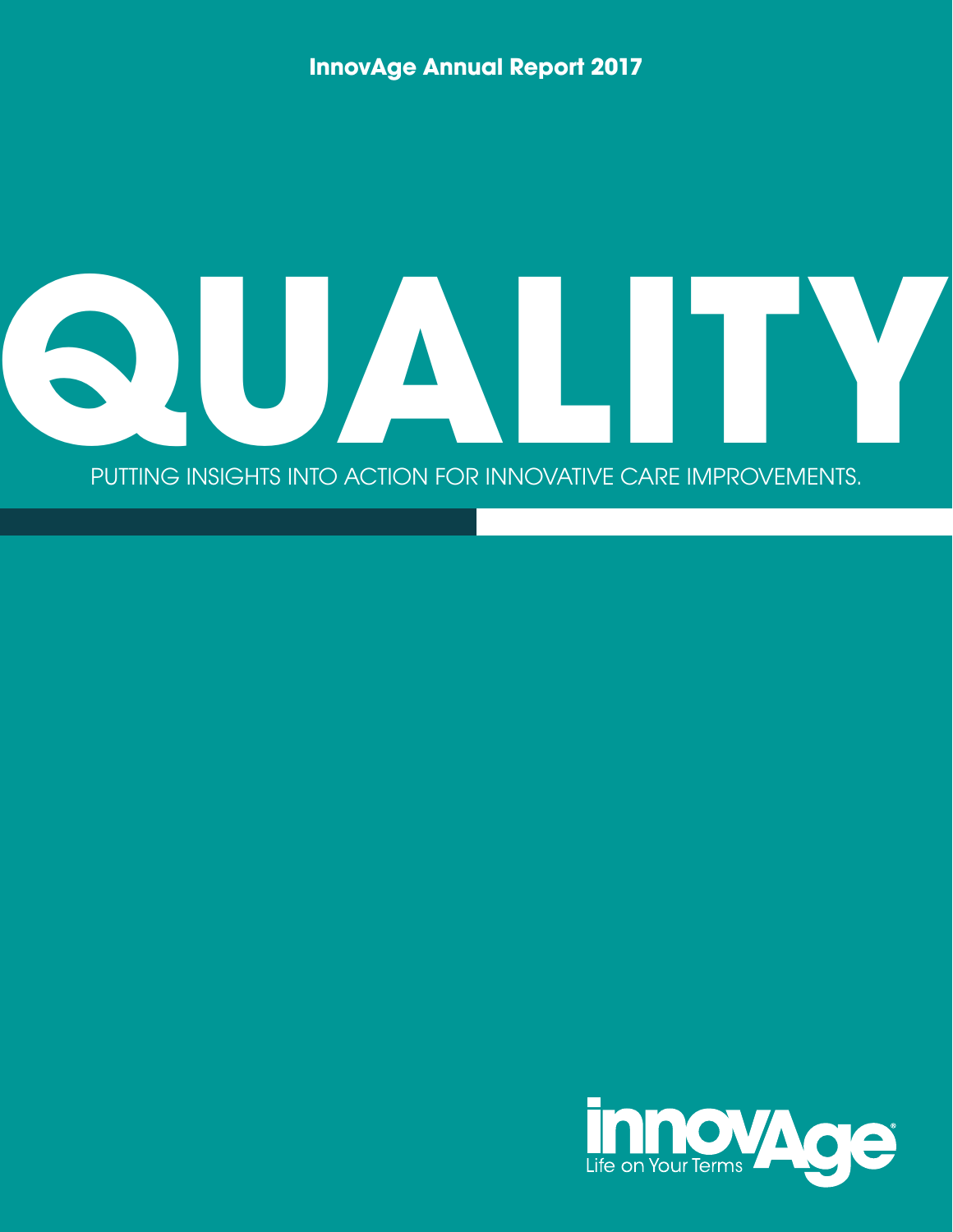

In fulfilling our commitment to help seniors live life independently, we continue to strive to meet their evolving needs. InnovAge continues to be a leader in this healthcare industry whether it's expanding and improving our centers to providing a better experience for participants, acting on concerning trends such as increasing mental health issues, or reaching the growing number of people who could benefit from the Program for All-inclusive Care for the Elderly (PACE).

We are renovating our PACE centers in Lakewood and Pueblo, Co., creating space for more participants and a better work environment for our employees. Opened in 2003, the Lakewood center is located in a growing neighborhood. In order to expand the center, we added 6,000 square feet by repurposing existing space to create a new rehabilitation gym, a new dental clinic, more exam and treatment rooms, and a beauty shop.

InnovAge redeveloped the historic Minnequa Bank Building in old town Pueblo to open a PACE center in 2010. The center is undergoing another redevelopment as we transform an unused floor into administrative space, and add a new dayroom, clinic, and triage room. Pueblo serves 350 participants today. This will allow us to comfortably serve more.

InnovAge continues to grow in other ways. In April, InnovAge acquired its first PACE center since our partnership with Welsh, Carson, Anderson & Stowe. The Roanoke Valley center in Virginia serves more than 100 participants\*, and the surrounding community has a strong need for PACE. With this acquisition, InnovAge became the largest PACE provider based on participants served.

Our quality of care continues to expand. As mental and behavioral health issues among our participants have grown, we have stepped up training, launched initiatives, and added staff positions. InnovAge care providers work as an interdisciplinary team to determine the best individual care for our participants – including mental health assessments, medication management, pain treatment, acupuncture, counseling, alternatives such as physical therapy, and much more.

I am committed to leading an organization that will allow PACE to flourish and to advance the services we provide frail seniors. We want to bring PACE to more seniors in more communities throughout the country, while continuing to be a part of the fabric of the local communities in which we operate. Our work is guided by our core values of keeping more seniors independent and in their homes for as long as possible.



\* as of June 30, 2017

Munsen 1. Actual

Maureen Hewitt InnovAge President and CEO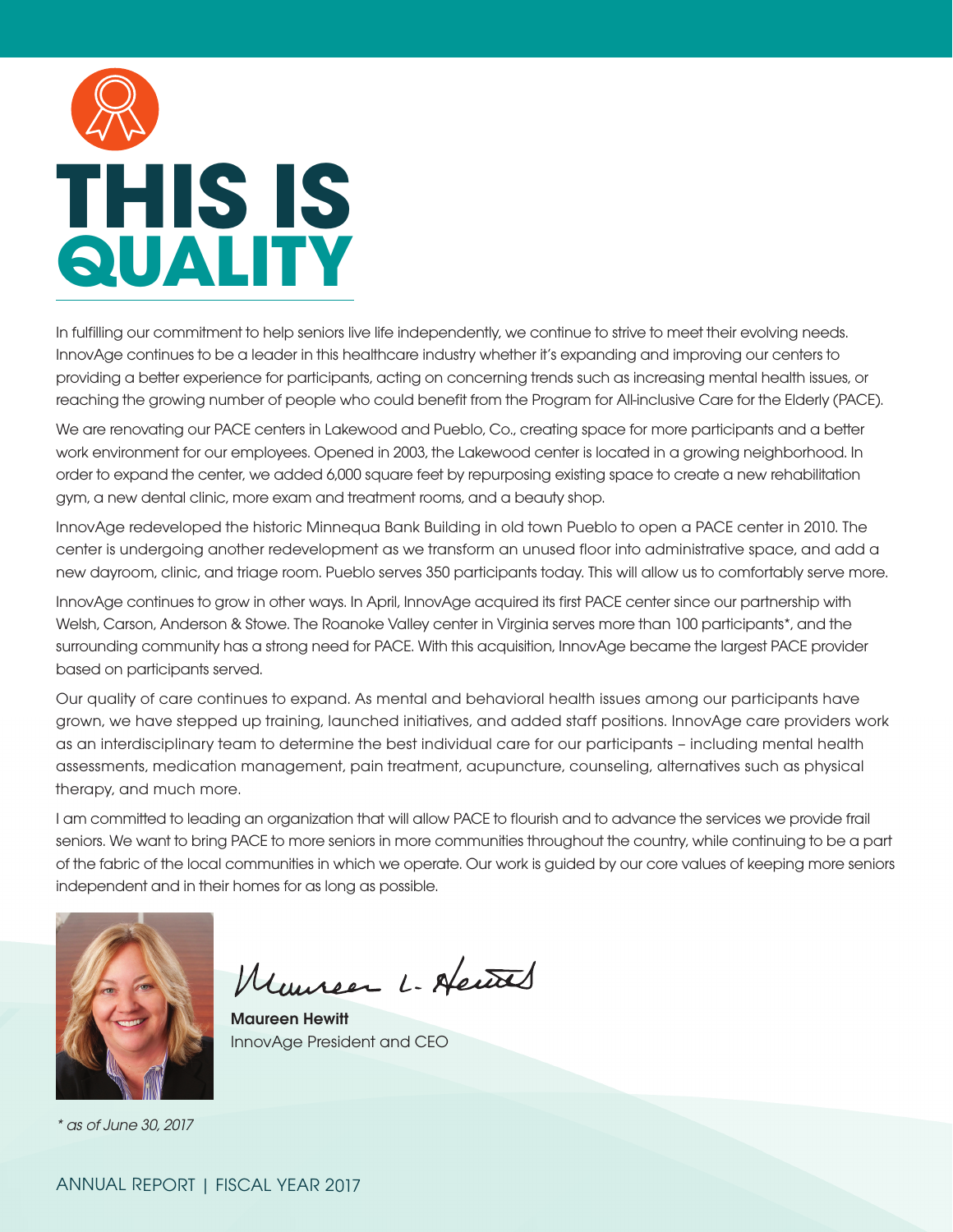#### OUR MISSION IS TO SUSTAIN AND ENHANCE THE INDEPENDENCE AND QUALITY OF LIFE FOR THOSE WE SERVE, ON THEIR TERMS

For the fiscal year ended June 30, 2017.

**2017**

**FINANCIAL** 

**REPORT**

**Statement of Operations**

# **\$272,610,276 TOTAL REVENUE**

### **\$259,130,830 LESS TOTAL EXPENSES**

## **\$13,479,446 OPERATING MARGIN**





**92.3%**  dual eligible (Medicare & Medicaid)

**7.1%** Medicaid

**0.6%** other



**98.3%** of InnovAge revenue comes from PACE



| <b>InnovAge Home Care visits</b>                | 32,435 |
|-------------------------------------------------|--------|
| <b>PACE member months for:</b>                  |        |
| Colorado                                        | 31,732 |
| <b>New Mexico</b>                               | 4,617  |
| California                                      | 3,975  |
| Virginia*                                       | 325    |
| <b>Care Navigation (call volume)</b>            | 16,400 |
| <b>TOTAL</b><br>* April 4 through June 30, 2017 | 89,484 |